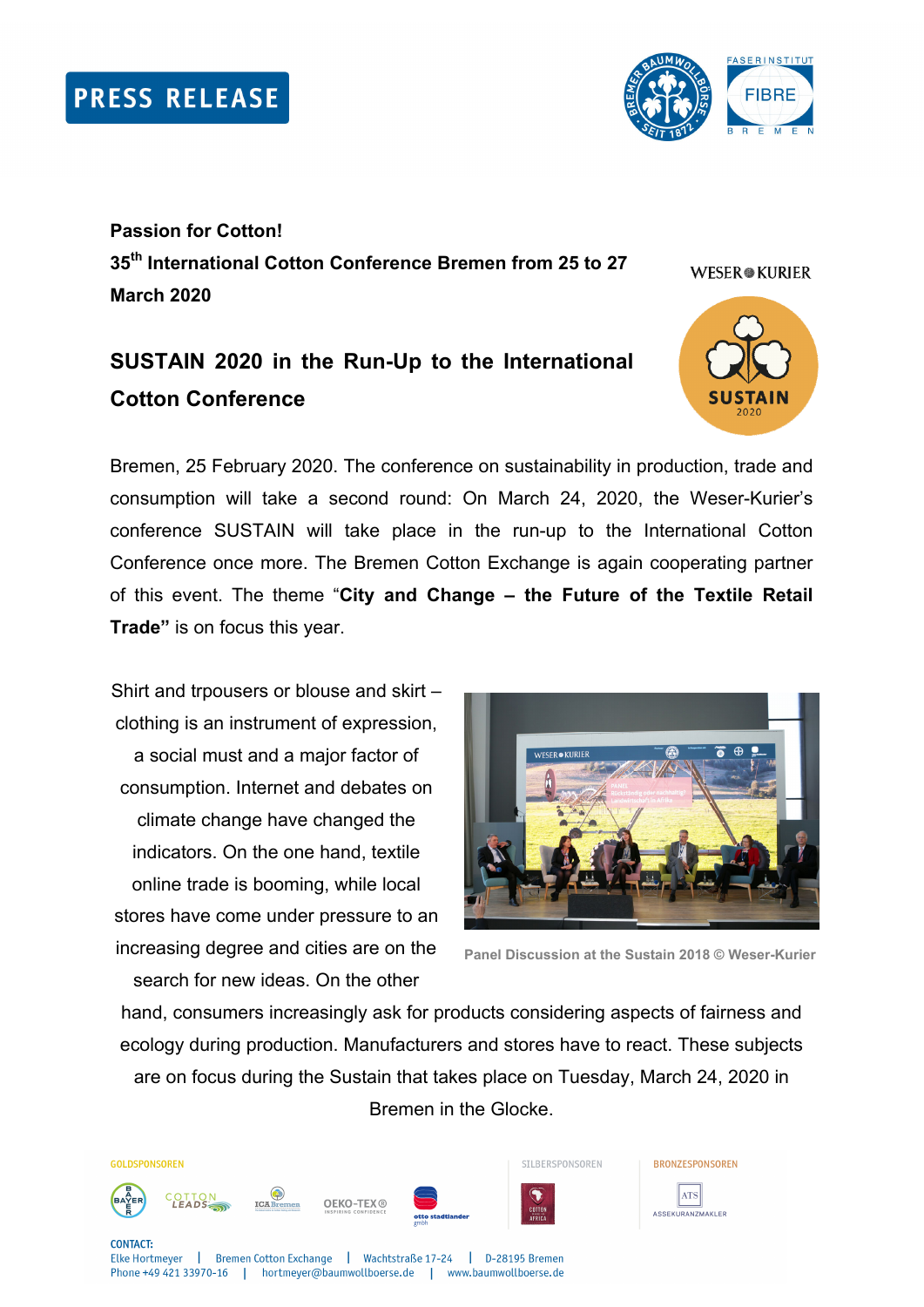

# **Exciting keynote speakers and panel guest from fashion, science and the textile industry**

Sustain will feature outstanding speakers from the economy, politics and society discussing for instance the possibilities of new techniques in stationary retail trade, the compatibility of fair production with business interests of manufacturers as well as the question whether consumers are willing to pay the additional costs of sustainability. These are themes that influence the vitality of the cities just as the purchase decisions of the consumers.

Prof. Dr Niko Paech, Professor of Economics, Wolfgang Krogmann, Advisory Director Primark, Urs-Stefan Kinting, Managing Partner of the Zero Group, Model & TV Presenter Alena Gerber, Rolf Heimann, CEO Hessnatur Stiftung, Kai Falk, Managing Director Communication of the German retail association Handelsverband Deutschland and many others confirmed their participation.

## **Organizer and Partners of Sustain**

The newspaper WESER-KURIER is the largest regional newspaper in Germany and has coverage of 400.000 people daily. As international association, the Bremen Cotton Exchange has been representing the interests of all those involved in cotton trade and processing for almost 150 years. Next to the Bremen Cotton Exchange as main partner of the Sustain, the German Corporation for International Cooperation GIZ also supports the event as cooperating partner aiming for fruitful debates about the textile supply chain from the cotton field to the shop.

More information at: https://sustain.wkkonferenz.de/

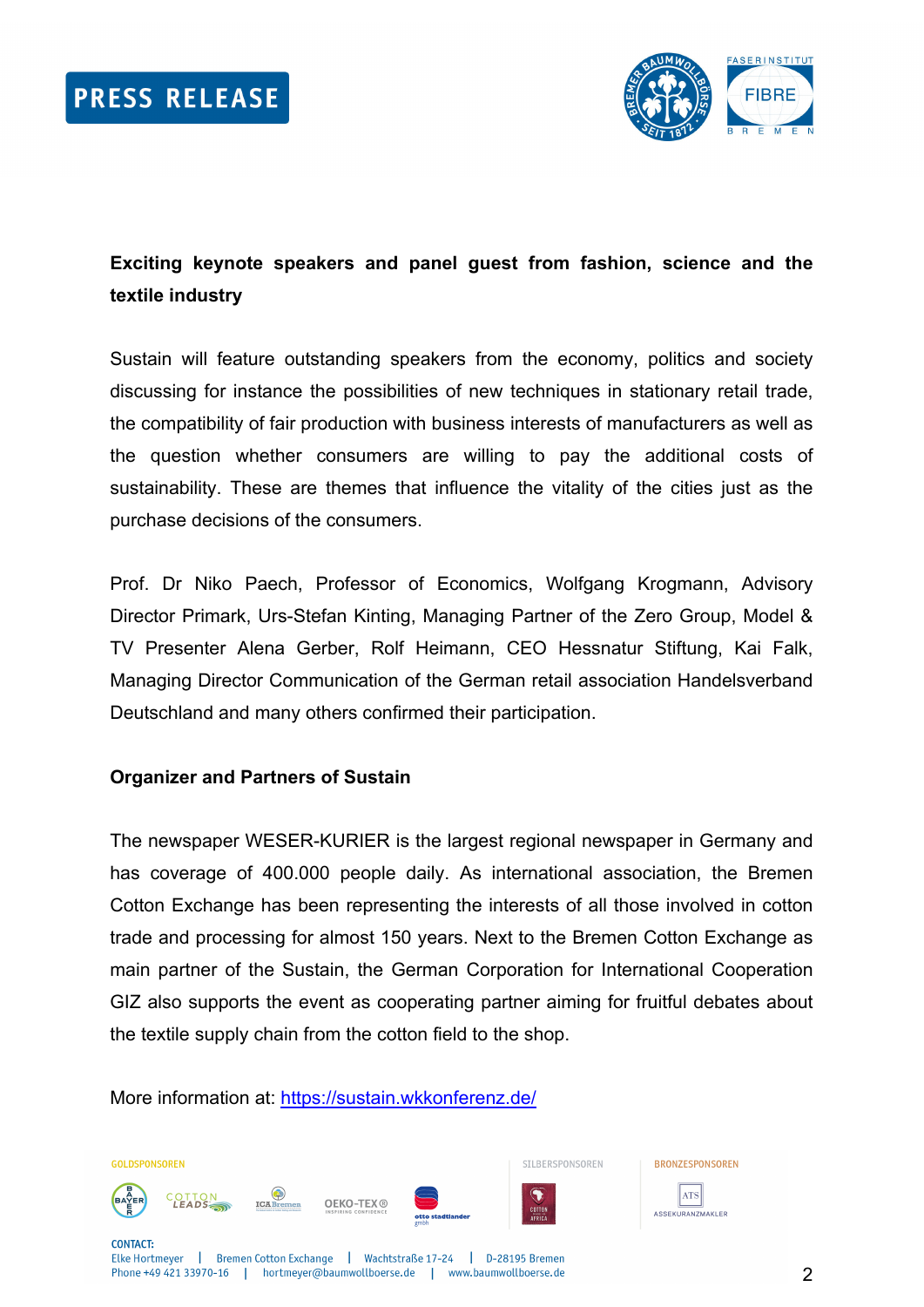

**Participants of the International Cotton Conference Bremen receive tickets for the Sustain free of charge. Please turn to Annette Mehlhoop Mehlhoop@baumwollboerse.de.** 

#### **About the International Cotton Conference**

From  $25<sup>th</sup>$  to  $27<sup>th</sup>$  March, the International Cotton Conference Bremen in the historic town hall offers ten highly topical conference sessions with relevant subjects that currently challenge the internationally networked cotton textile industry. The International Cotton Conference is organised by the Fibre Institute Bremen (FIBRE) and the Bremen Cotton Exchange. During the week beginning on March  $23<sup>th</sup>$  and later additionally to the Conference, group meetings of internationally operating textile associations and cotton organisations will take place.

We will continuously inform about further contents of the Cotton Conference and of the supporting programme. Current news about the conference and programme details is also available on the internet site of the conference. We are looking forward to media coverage. We gladly take interview requests and refer you to the right person to talk to. We are already inviting journalists to the conference. Accreditations can be made any time via the conference homepage https://cotton-conferencebremen.de/press .

## **For further information and interview requests, please contact:**

Bremen Cotton Exchange Elke Hortmeyer, Director of Communications and International Relations Tel.:+49-421-3397016 E-mail: hortmeyer@baumwollboerse.de www.cotton-conference-bremen.de

GOLDSPONSOREN







SILBERSPONSOREN



**CONTACT:** Elke Hortmeyer | Bremen Cotton Exchange | Wachtstraße 17-24 | D-28195 Bremen Phone +49 421 33970-16 | hortmeyer@baumwollboerse.de | www.baumwollboerse.de